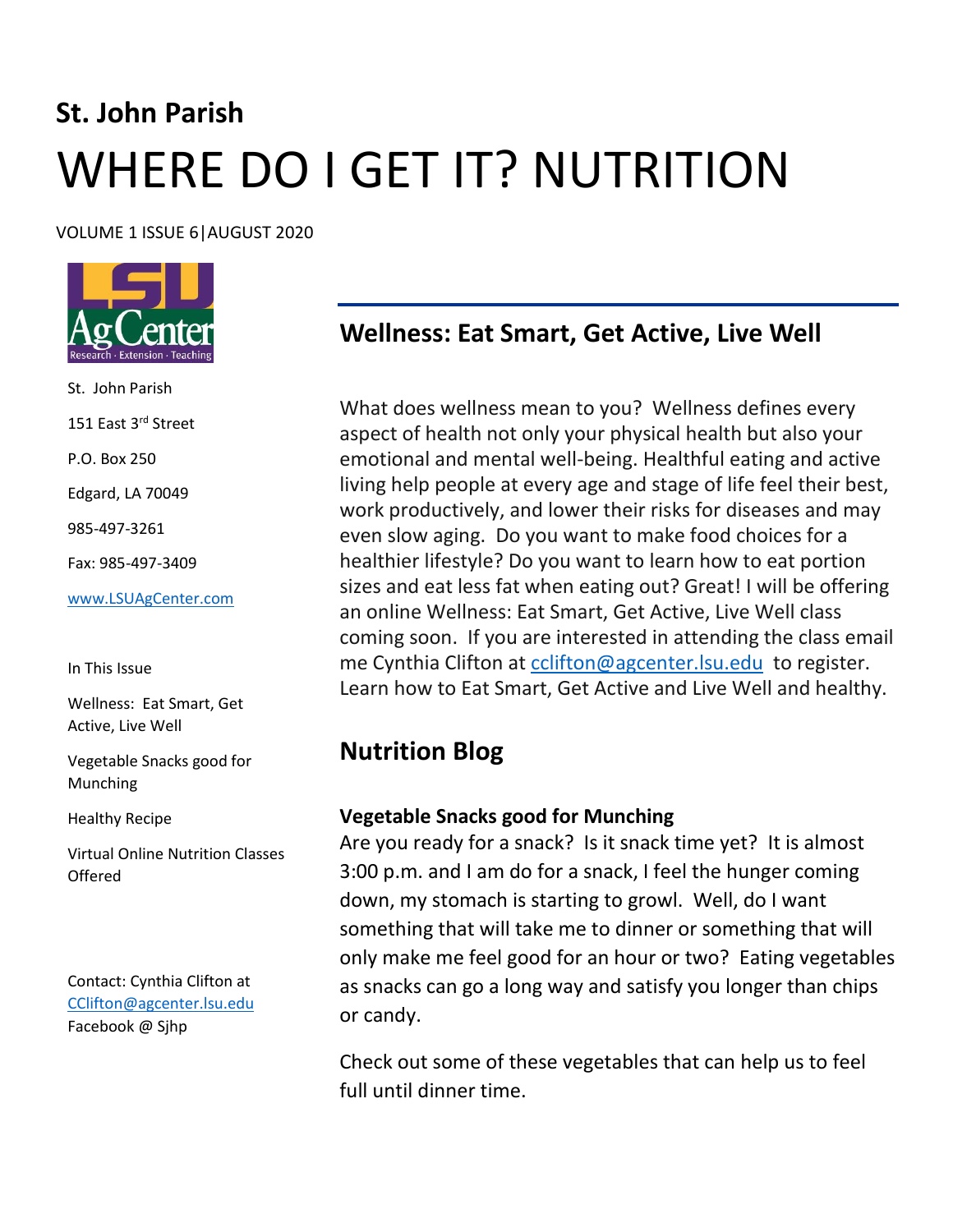- Creamy Avocado Dip mix avocado with goat cheese and lemon juice and spread on a celery stick, carrot, or any vegetable that you enjoy eating.
- White Bean Artichoke Dip hummus-like dip that can be eaten on crackers, chips, celery, and even cucumber.
- Butternut Squash and parmesan Dip this yummy dip is placed under the broiler for about 5 minutes to melt the cheese and blend with the squash flavor. This dip can be eaten on chips or crackers.
- Avocado Lime on Rice Cakes cut a slice of avocado and add a little lime juice and some shredded coconut and place on top of a rice cake for a tropical beach snack.
- Crispy Oven-Baked Asparagus Fries sounds strange? Well those long asparagus fries up perfect with some lemony hollandaise dipping sauce.

Why not try some of these, they are great tasting light filling snacks to pass the time until dinner.

## **Healthy Recipe**

#### **Creole Truffle Alfredo Pasta**

1-pound fettuccine pasta, cooked al dente and drained (save pasta water) 1 cup of mushrooms, cleaned and sliced 5 green onions chopped 5 ounces Sal & Judy's truffle Alfredo Sauce 2 cups of pasta water 1-pound peeled crawfish tails (can substitute for shrimp) 4 toes of garlic, minced 2 cups cherry tomatoes cut in half lengthwise 4 ounces extra virgin olive oil Salt and freshly ground black pepper to taste

In a large pot boil water for pasta. When water reaches boiling point, add salt and pasta. Cook until pasta is al dente.

In a large saucepan, sauté' mushrooms, green onions, garlic, tomatoes, salt and pepper in olive oil for 10 minutes on low heat. Add crawfish and sauté' for another 5 minutes.

Transfer pasta to a large bowl. Add vegetables and crawfish, pasta water and Sal & Judy's Truffle Alfredo Sauce and toss. (Serves 4-6).